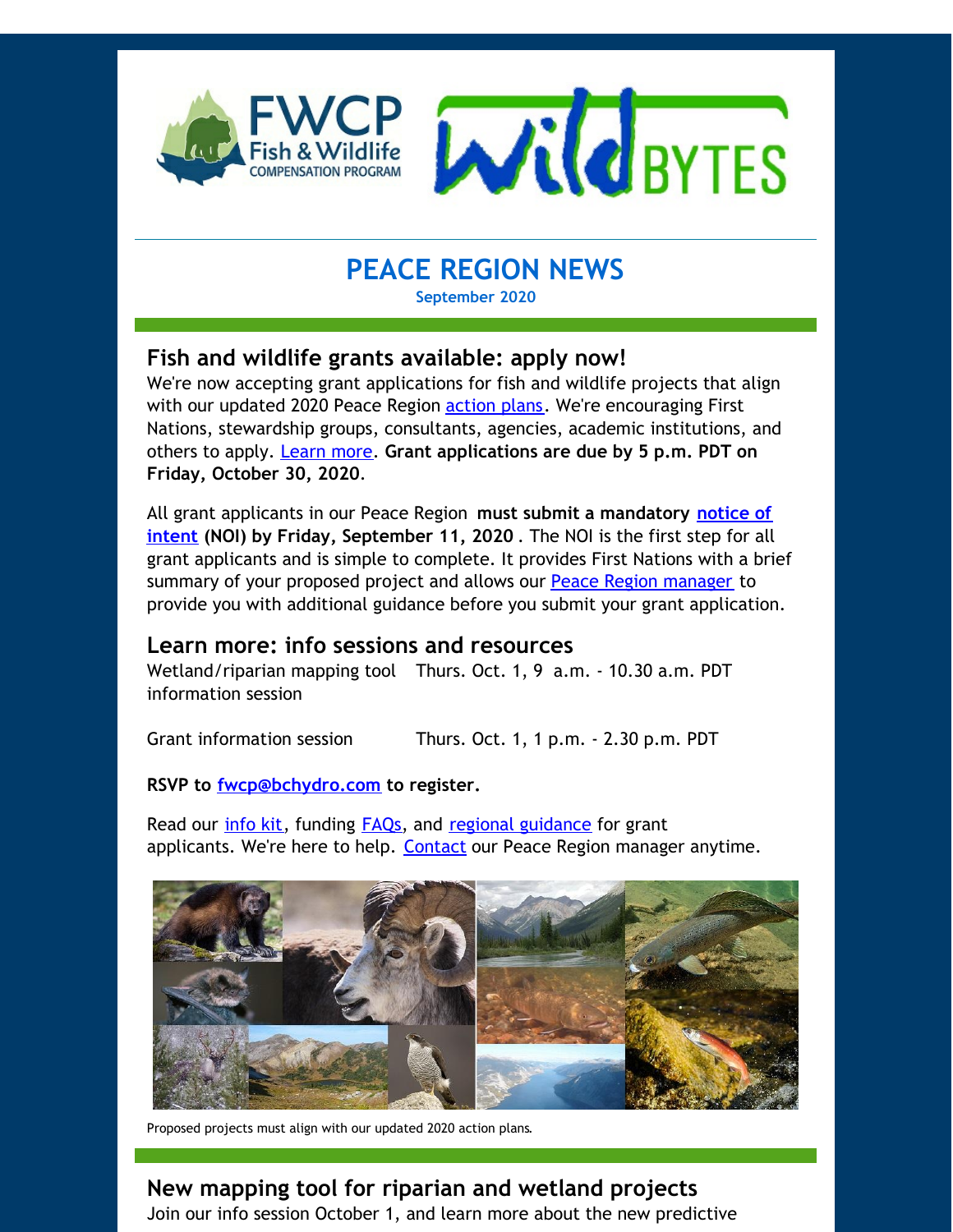riparian and wetland mapping tool, which displays modelled wetland and riparian areas and landscape disturbances that may impact them within our Peace Region. The Williston Wetland Explorer Tool (WWET), developed by the Ministry of Environment and Climate Change Strategy with FWCP funding, can help you scope your proposed project to create, restore, and enhance wetland and riparian areas, and assess threats to wetland and riparian areas. Project proposals should align with one or more priority actions in our updated 2020 FWCP Peace Riparian and Wetlands Action Plan. RSVP to [fwcp@bchydro.com](mailto:fwcp@bchydro.com).



Join our wetland and riparian mapping tool info session October 1. Photo: Chu Cho Environmental

### **Updated 2020 Peace Region action plans now available**

Our ecosystem-based **[action](http://r20.rs6.net/tn.jsp?f=0014tAwiVjSlfW7QvDxTFr85U0UFYbNJdea9myfDDxl4sDCdlCsIT177zDIz-qWYUWbRxrVOiyITTZnWth_0wJti5HyoHNzkVf5SnzZ7jcz1J8APBBtkKoxv9zO-1VWwjawc93Ag1uuIJkeK9Zyoe3DfduREwNPBFELS0r9mqb1iqXZrbmWzFOXSGP6ZF03BI4tpr5dzrYUHtY=&c=&ch=) plans** have been updated to reflect emerging issues and ecological priorities in our Peace Region. They define priority actions eligible for funding to help conserve and enhance priority species, upland areas, wetland and riparian areas, as well as rivers, lakes, and reservoirs. Read our updated Peace Region **[action](http://r20.rs6.net/tn.jsp?f=0014tAwiVjSlfW7QvDxTFr85U0UFYbNJdea9myfDDxl4sDCdlCsIT177zDIz-qWYUWbRxrVOiyITTZnWth_0wJti5HyoHNzkVf5SnzZ7jcz1J8APBBtkKoxv9zO-1VWwjawc93Ag1uuIJkeK9Zyoe3DfduREwNPBFELS0r9mqb1iqXZrbmWzFOXSGP6ZF03BI4tpr5dzrYUHtY=&c=&ch=) plans** before submitting your grant application in fall 2020.





### **New public representative on board**

We welcome Stephanie Killam who was selected as the new public representative for our Peace [Region](http://r20.rs6.net/tn.jsp?f=0014tAwiVjSlfW7QvDxTFr85U0UFYbNJdea9myfDDxl4sDCdlCsIT177zDIz-qWYUWbvMalm6-Azf62QSxXPEWFzjHbJ9MhVdrDhZzK2fndhQHA7njNifVBvKw4svLDk1P61x7SuAuOmpQRBM4O-X9yFHlfesMgGjCfdKAPhRV4TVP1NlweoFXQYJfNZ1Z8w0pybyOsl7ZLTDw=&c=&ch=) board. Stephanie has lived in Mackenzie for nearly 50 years and been an active community leader for 35 years. She has a wealth of governance experience working with local, regional, and provincial [organizations.](http://r20.rs6.net/tn.jsp?f=0014tAwiVjSlfW7QvDxTFr85U0UFYbNJdea9myfDDxl4sDCdlCsIT177zDIz-qWYUWbr86h_UTTzPAf2nKgWDc5LJHhPnXX09e-4txqmvQdFj0fOD0EvLCYulzZZlGVpODlF7f38TguF1TGz7-_JTG7kyUskQ2_AmF6Mt20PCTinHDePK34tTVSPq48y1IcZcWeAULyaHeMt-Ef-d6y_SNZRtj5je1uBVAE&c=&ch=) Read more.

We would like to thank outgoing public representative